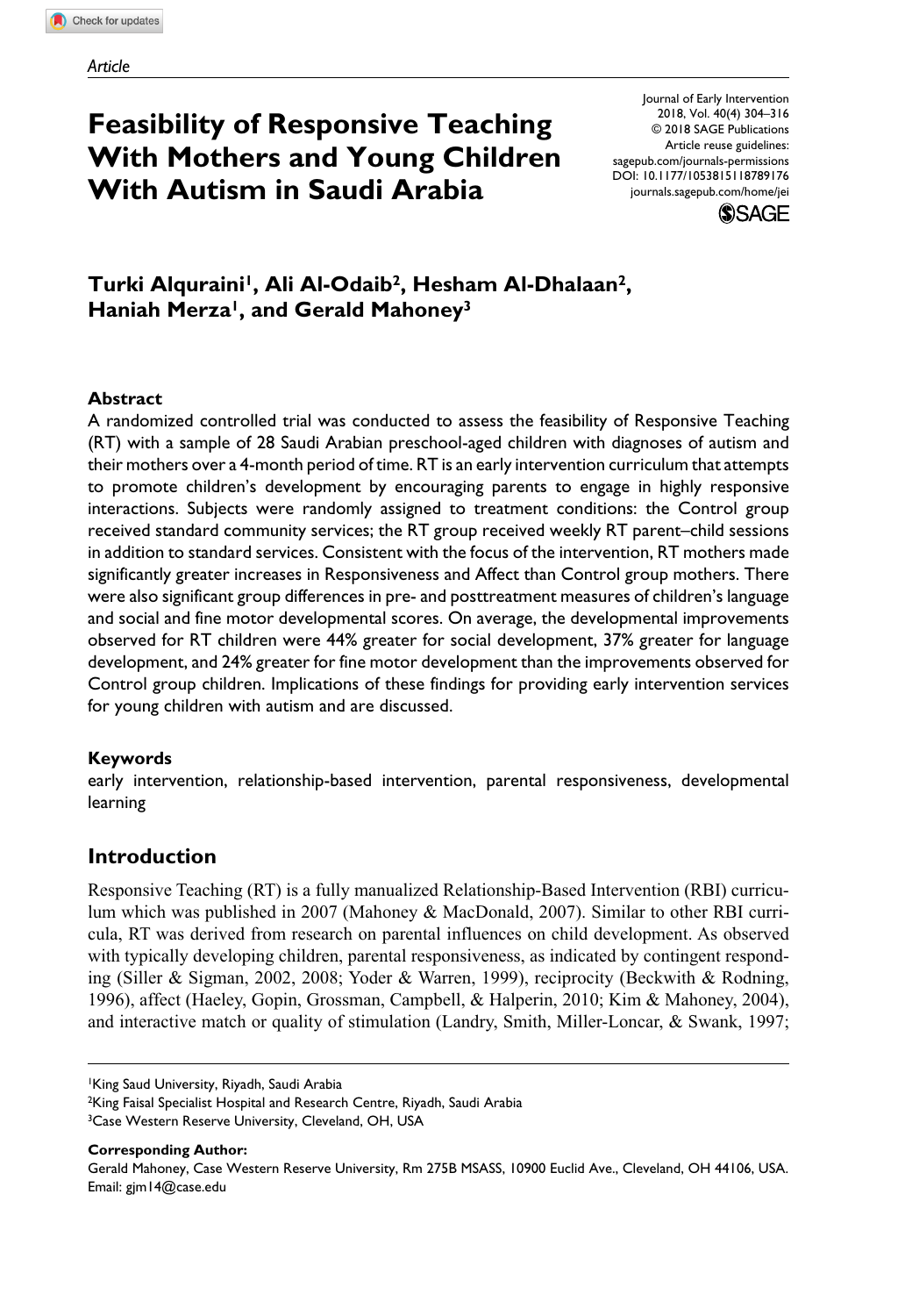Landry, Smith, Swank, & Miller-Loncar, 2000; Mahoney, 1988), is associated with the developmental functioning of children with disabilities. Children whose parents display high levels of responsiveness have been reported to have higher levels of cognitive (Landry, Smith, Swank, Assel, & Vellet, 2001; Mahoney, Finger, & Powell, 1985), communication (McDuffie & Yoder, 2010; Siller & Sigman, 2002, 2008), and socioemotional functioning (Kochanska, Aksan, & Carlson, 2005). These findings have been reported for children with a range of disabilities including autism (McDuffie & Yoder, 2010; Siller & Sigman, 2002, 2008).

Based on the assumption that these studies may be describing causal parental influences on child development, RBI interventions postulate that developmental functioning can be enhanced by encouraging parents to engage in highly responsive interactions with their children during daily activities and routines (Kinard et al., 2017). Most RBIs accomplish this by using Responsive Interaction (RI) strategies to coach parents on how to engage in highly responsive interactions with their children. RI strategies are suggestions for parents to accentuate various components of responsiveness including contingency (e.g., *Respond immediately to little behaviors*); reciprocity (e.g., *Take one turn and wait*); affect (e.g., *Interact for fun*); and match (e.g., *Do what my child can do*). (For a more complete list of RI strategies, go to ResponsiveTeaching.org). RBIs are similar to Natural Developmental Behavioral Interventions insofar as they emphasize parents' use of RI strategies but differ from these interventions insofar as they do not encourage parents to use incidental behavioral teaching strategies to help children learn targeted developmental behaviors and skills (Karaaslan & Mahoney, 2015; Mahoney & Solomon, 2016).

RT is a fully manualized curriculum that was designed specifically for use in early intervention programs for children with autism and other disabilities (Mahoney & MacDonald, 2007). It provides detailed descriptions of 63 RI strategies and 120 Discussion Topics that professionals can use to teach parents how to promote their children's cognitive, communication, and social emotional functioning. Six studies involving more than 200 children with developmental risks and disabilities and their parents have reported that RT is effective at both enhancing the quality of parents' interactions and improving the developmental and social emotional functioning of preschool-aged children with autism and other disabilities (Karaaslan, Diken, & Mahoney, 2013; Karaaslan & Mahoney, 2013; Mahoney, Nam, & Perales, 2014; Mahoney & Perales, 2003, 2005; Mahoney, Wiggers, Nam, & Kralovic, 2014). While the majority of these studies were conducted with parents and children from the United States, two that were conducted with Turkish mothers and children by Karaaslan and colleagues produced similar results related to parent interaction and child development, as did studies in the United States pointing to the viability of this intervention with non-Western, Muslim parents and children.

The purpose of this investigation was to assess the feasibility of RT with Saudi Arabian mothers and their preschool-aged children with autism. At least three factors had the potential to interfere with these mothers using this intervention. First RT requires parents to assume the role of the primary agent of their children's developmental intervention. Because this is not a common focus of early intervention services currently offered in Saudi Arabia, parents could have viewed this as an unnecessary burden. Second, RT focuses on modifying parents' style of interacting with their children. Not only is this an extremely personal and sensitive intervention activity that many parents find disconcerting, parents might view RT as promoting a style of parenting that is incompatible with traditional Saudi Arabian norms. Third, the child development theories which are the foundations for RT contrast with the developmental theories which underlie the behavioral instructional procedures commonly used in Saudi Arabian rehabilitation clinics and special education programs. As such, parents may view RT as not being relevant to their children's developmental needs.

To assess the feasibility of RT, a sample of Saudi Arabian preschool children with autism and their parents were randomly assigned to either an RT Treatment group in which children and parents received weekly individual RT sessions for 4 months or a No RT Control group in which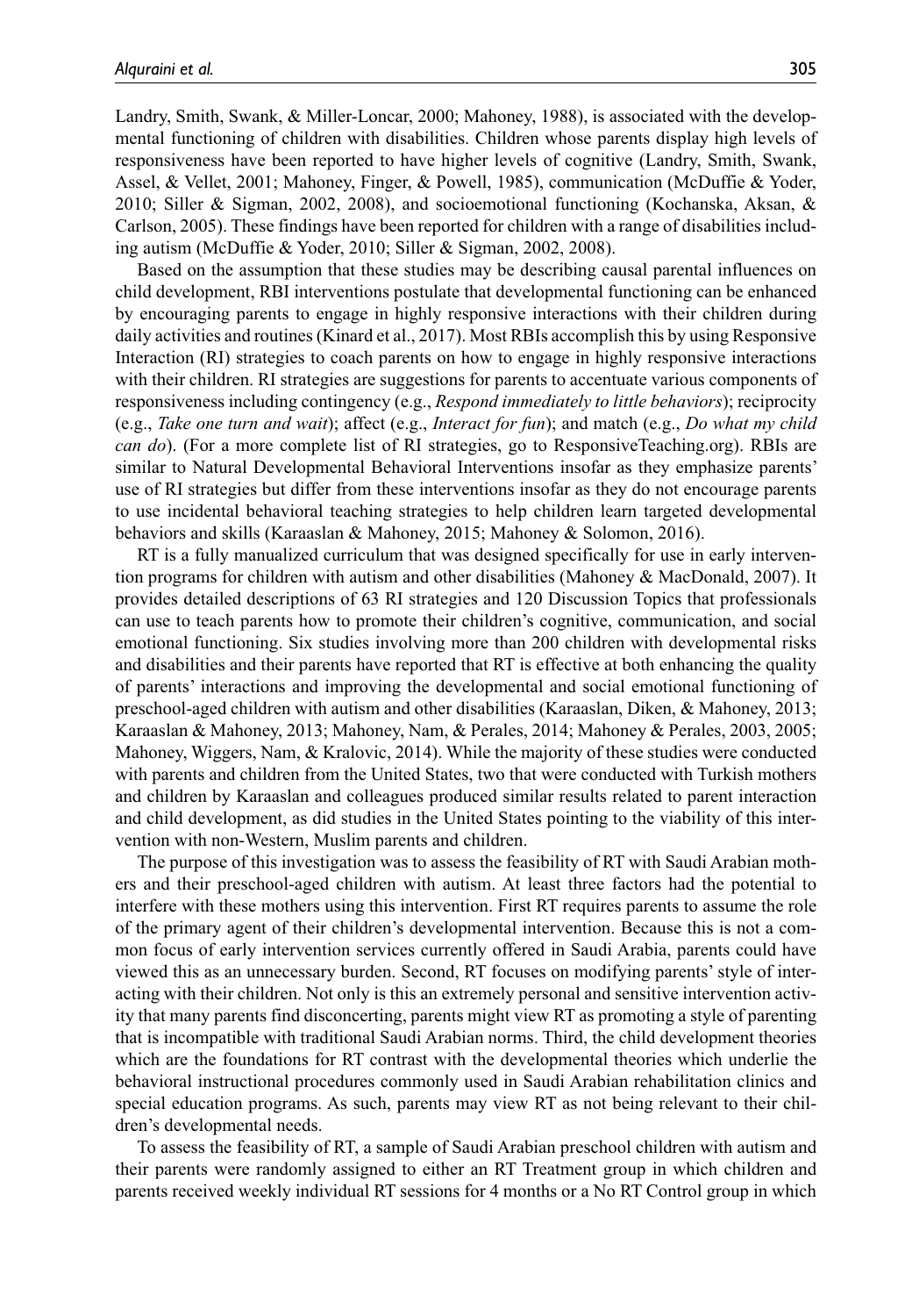|                                    | <b>Responsive Teaching</b><br>$(n = 13)$ |      | Control group<br>$(n = 15)$ |      | Total sample<br>$(n = 28)$ |                 |                         |
|------------------------------------|------------------------------------------|------|-----------------------------|------|----------------------------|-----------------|-------------------------|
| Variables                          | M                                        | SD   | м                           | SD   | м                          | SD              | <b>Statistics</b>       |
| Mothers' characteristics           |                                          |      |                             |      |                            |                 |                         |
| Age (years)                        | 38.5                                     | 3.9  | 37.3                        | 4.3  | 37.9                       | 4.0             | 0.35a                   |
| <b>Education level</b>             |                                          |      |                             |      |                            |                 | 1.76 <sup>b</sup>       |
| Elementary                         | 23%                                      |      | 7%                          |      | 14%                        |                 |                         |
| High school                        | 15%                                      |      | 27%                         |      | 21%                        |                 |                         |
| <b>Bachelors</b>                   | 62%                                      |      | 67%                         |      | 64%                        |                 |                         |
| Marital status (% married)         | 100%                                     |      | 87%                         |      | 93%                        |                 | 1.87 <sup>b</sup>       |
| Number of children in family       | 4.2                                      | 2.3  | 3.7                         | 1.6  | 3.9                        | 1.8             | 0.64 <sup>a</sup>       |
| Mothers' psychosocial functioning  |                                          |      |                             |      |                            |                 |                         |
| Parenting stress index             | 278.7                                    | 12.2 | 270.2                       | 31.0 | 273.7                      | 25.1            | 0.67a                   |
| % Clinically stressed              | 100%                                     |      | 87%                         |      | 93%                        |                 | 0.48 <sup>b</sup>       |
| <b>Beck Depression Index</b>       | 40.5                                     | 11.7 | 22.0                        | 14.4 | 30.6                       | 16.0            | $13.56$ <sup>a***</sup> |
| % Clinically depressed             | 76.8%                                    |      | 13.3%                       |      | 42.8%                      |                 | 24.3b***                |
| Children's characteristics         |                                          |      |                             |      |                            |                 |                         |
| Age (years)                        | 3.5                                      | 0.5  | 3.9                         | 0.9  | 3.7                        | 0.8             | 1.30 <sup>a</sup>       |
| % Males                            | 84.6%                                    |      | 73.3%                       |      | 78.6%                      |                 | 0.54 <sup>b</sup>       |
| <b>ADOS Total<sup>c</sup></b>      | 19.0                                     | 2.7  | 17.5                        | 1.9  | 18.2                       | 2.4             | 3.13a                   |
| % Developmental delay <sup>d</sup> |                                          |      |                             |      |                            |                 |                         |
| Social                             | 70%                                      | 9    | 68%                         | 15   | 69%                        | $\overline{13}$ | 0.11a                   |
| Language                           | 72%                                      | 9    | 76%                         | 12   | 74%                        | 15              | 0.36a                   |
| Fine motor                         | 65%                                      | Ħ    | 59%                         | 15   | 62%                        | $\overline{14}$ | 0.15 <sup>a</sup>       |
| Gross motor                        | 28%                                      | 13   | 31%                         | 16   | 29%                        | $\overline{13}$ | 0.29a                   |

**Table 1.** Demographic Characteristics of Mothers and Children at Start of Intervention.

*Note.* ADOS = Autism Diagnostic Observation Scale.

a Analysis of variance.

bChi-square.

cAutism Diagnostic Observation Scale.

dDenver Developmental Age/Chronological Age.

 $*$ *p* < .05.  $*$ *\*p* < .01.  $*$ *\*\*p* < .001.

parents received standard community services. Assessments were conducted to evaluate the effects of RT on mothers' style of interaction as well as on children's social, language, and motor functioning. This study was designed to address two questions. First, would RT mothers attain higher levels of responsive and affective interactive behaviors with their children than No RT Control group mothers? Second, would preschool children with autism in the RT group attain greater improvements in their social and language development than preschool children with autism in the No RT Control group?

# **Method**

### *Subjects*

Twenty-eight children with autism and their mothers were the subjects for this evaluation. As indicated in Table 1, children ranged in age from 3 to 5 years at the start of intervention. According to standard procedures, all children received a diagnosis of autism from their local health department. Diagnoses were confirmed by results from the Autism Diagnostic Observation Scale (ADOS) that was administered by a certified ADOS examiner.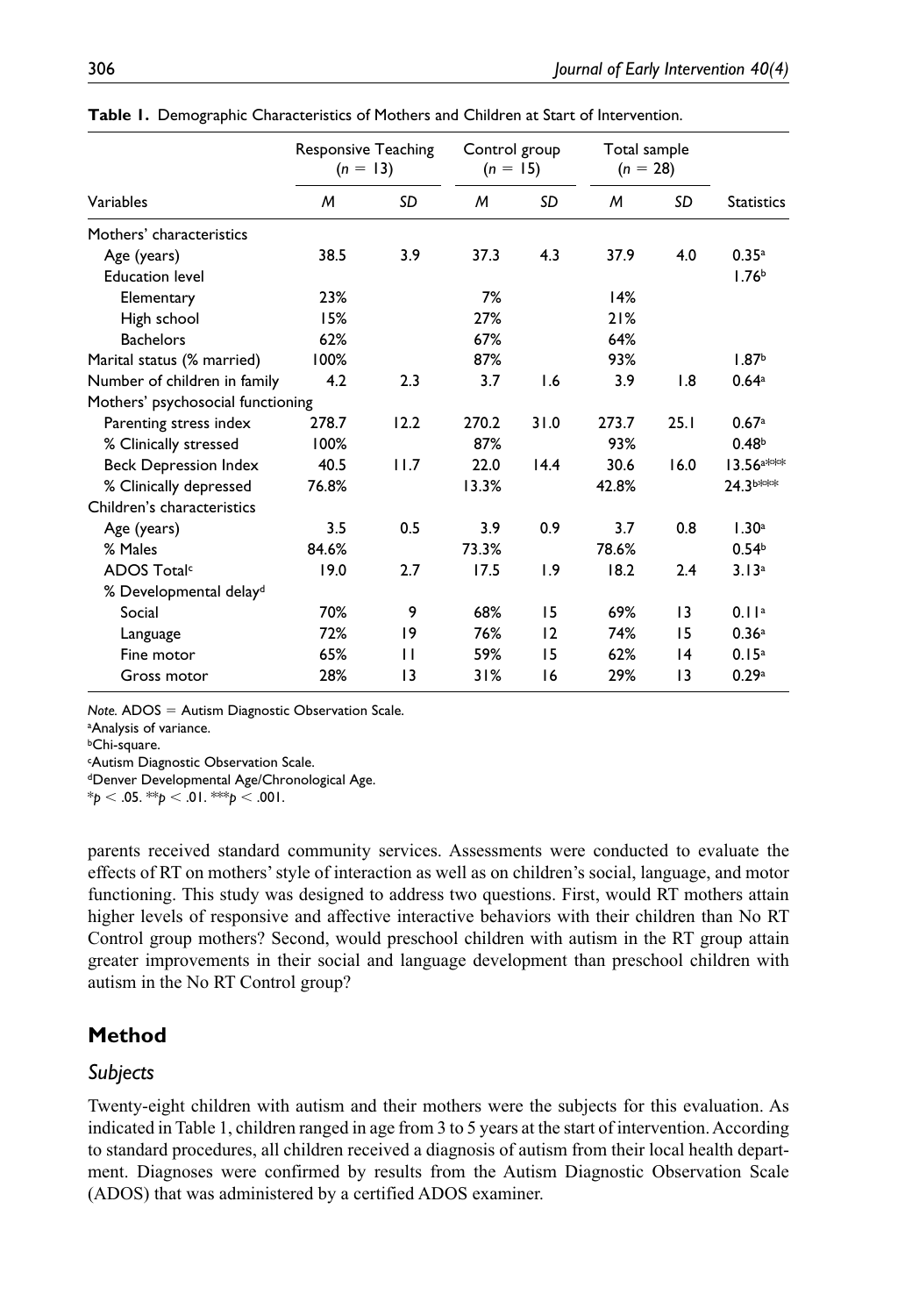*Subject selection criteria.* In addition to a confirmed diagnosis of autism, subjects needed to meet the following criteria to participate. Children (a) could not have any known health or physical problems that might interfere with their participating in this project and (b) could not be currently enrolled in any type of intensive behavioral early intervention program. In addition, parents were required to agree with two other conditions: (a) participate in all required child or parent intervention activities for the group to which they were assigned and (b) participate in all required assessments, including child and psychosocial assessments as well as observations of parent–child interaction. To assure that the sample would be representative of the range of children diagnosed with autism, every parent–child dyad that met the criteria specified above was eligible to participate regardless of the severity of the child's developmental functioning.

*Subject consent.* This project was approved by the Institutional Review Board of King Faisal Hospital. Parents interested in participating contacted the project coordinator for additional information. Research staff described the study and discussed the benefits and risks, the tasks involved, and parents' rights to refuse or discontinue participation without negative consequences. Parents who were eligible to participate in the study were asked to sign an informed consent letter.

*Subject recruitment.* Subjects were recruited from the special education and private centers for autism in Riyadh, Saudi Arabia. The main research site was Prince Nasser Center. This site had access and connection with state-sponsored and private special education centers throughout Riyadh and received applications from these centers for services. Of the 60 dyads that met subject selection criteria, 32 agreed to participate, including seven girls and 25 boys.

Parents who met eligibility criteria but refused to participate reported that they either did not have the time required to participate or did not have adequate transportation. Of the 32 subjects who participated in the study, one dropped out from the Control group and four dropped out from the RT group. Subjects who dropped out of the RT group included one family who moved to another city, one mother who developed a serious health problem, and two mothers who refused to participate in RT intervention sessions.

As indicated in Table 1, the average age of the mothers in this study was 38 years; 64% had completed college; most were married (93%); and the average number of children per family was 4. Ninety-three percent of the mothers reported clinical levels of parenting stress symptoms, and 42% reported clinical levels of depression symptoms. Most of the parents were not receiving any other intervention services for their children or themselves but were on waiting lists for services in other centers.

The mean age of the children who participated in the study was 3.7 years, and 79% were male. On average, children had moderate to severe delays in social, language, and fine motor development but only mild delays in gross motor development. In addition, children met the ADOS criteria for autism, with scores substantially above the cutoff.

*Randomization procedures.* Randomization was conducted with the complete sample of 32 eligible subjects. Each subject was assigned a unique identification number, and the project coordinator used a table of random numbers to assign subjects to the RT Treatment or Control groups. As reported on Table 1, group comparisons indicated no significant differences in the demographic characteristics of mothers or in the ADOS and developmental scores of the children. Group differences in the percentage of mothers reporting clinical levels of parenting stress were not significant, but there were significant differences in the percentage of mothers reporting clinical levels of depression ( $p < .001$ ).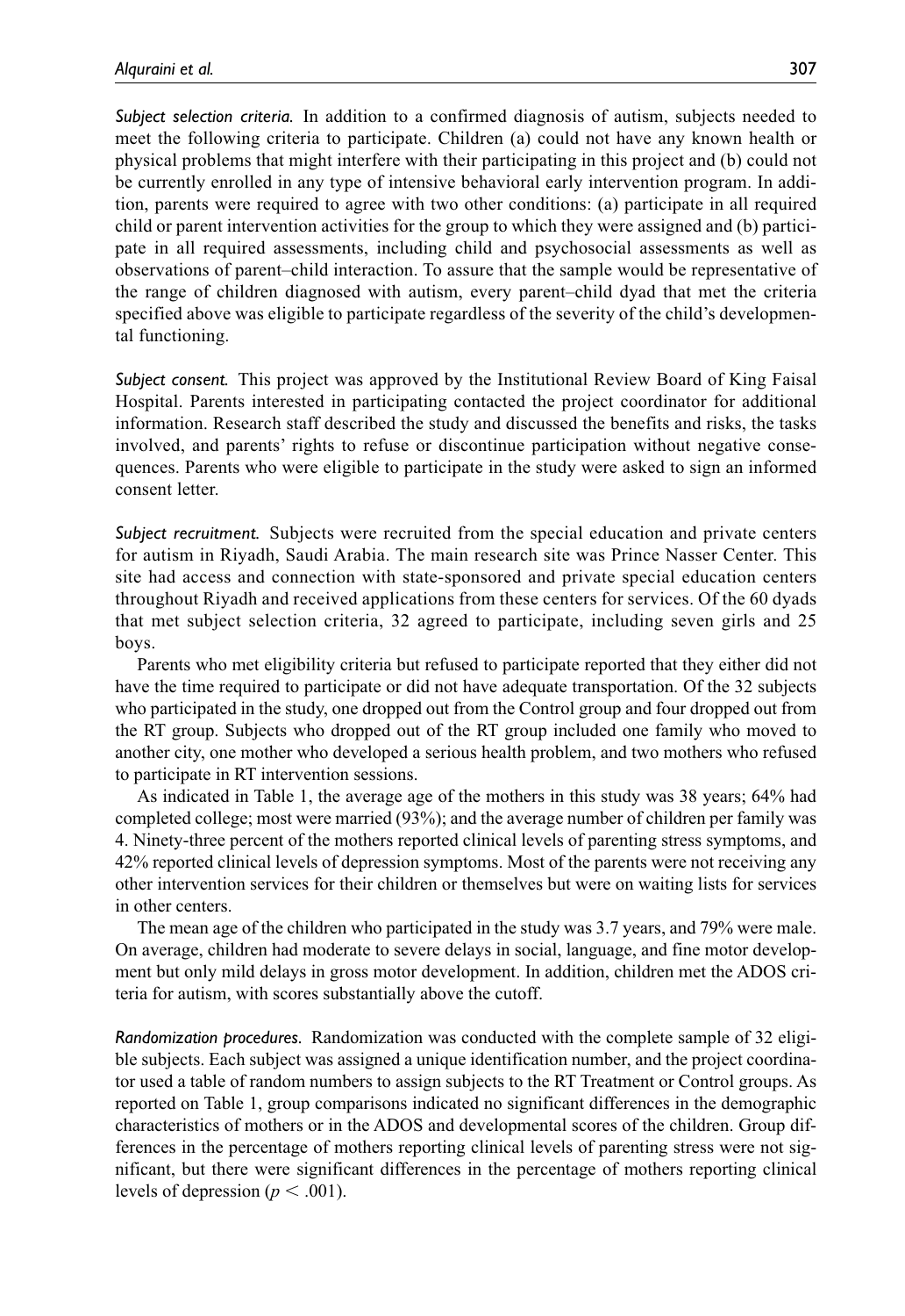# *Intervention Procedures*

*Responsive Teaching.* Weekly RT sessions were conducted either in parents' homes or at a centerbased setting for a 4-month period of time. Intervention sessions were conducted with the parent and child together and lasted approximately 1 hr. Following the procedures prescribed in the RT manual (Mahoney & MacDonald, 2007), each session addressed one intervention objective that was related to the child's developmental concerns. The interventionist explained the objective for the session and used one to two sets of RT Discussion Points to explain how these objectives were related to the child's developmental concerns. Parents were then taught one to three RI strategies. Interventionists (a) modeled how to use these strategies while playing with the child, (b) provided coaching or feedback while parents attempted to use the strategy, and (c) occasionally used videotaped observations to provide the parents opportunities to observe themselves using strategies. At the completion of the session, interventionists collaborated with parents to develop a Family Action Plan that parents could use to follow through with intervention content at home.

*Standard treatment.* Parents in the Standard Treatment Control group received no RT sessions but participated in all of the required assessments at the same time as the RT group. The majority of these parents were not receiving any other intervention services for themselves or their children but were on waiting lists for services in other centers.

*Training of interventionists.* Three interventionists provided RT. All interventionists had bachelor's degrees, two were working in agencies for children with disabilities, and one was a mother of a child with autism. Interventionists received 2 weeks of training from one of the developers of RT related to (a) RT rationale, (b) use of RT strategies, and (c) procedures for working with parents to learn and implement RT strategies. After these training sessions, the RT Intervention Session Guide (see Mahoney & MacDonald, 2007) was used to evaluate a series of video-recorded practice intervention sessions that were conducted over a period of 6 months both to provide detailed feedback about interventionists' use of RT and to help them gain the level of proficiency that enabled them become Certified RT providers.

Prior to initiating the treatment phase of this project, interventionists received one additional week of onsite RT practicum training to address any questions they had about RT as well as to conduct preintervention evaluations of interventionists' fidelity of implementing RT.

To ensure that RT intervention sessions were fully compliant with all procedures specified in the RT Curriculum manual, interventionists were required to implement a structured sequence of RT session plans that had been translated into Arabic. These plans provided detailed instructions for addressing RT intervention objectives, RI strategies, and discussion topics. In addition, at the end of each month of the project, interventionists sent a videotaped observation of one of their intervention sessions to the RT program developers. These sessions were rated with the RT Intervention Session Guide to monitor fidelity of implementation. Prior to and throughout the project, all interventionists were rated as attaining 90% of the 24 criteria listed on the RT Intervention Session Guide.

# *Data Collection*

Data collected for this investigation included standardized assessments of mothers' interactive behaviors with their children and child development. Child development measures were collected prior to intervention and 1 month after the completion of intervention. Assessments of mothers' interactive style were conducted 1 month after the completion of intervention only. The following describes each of the instruments used in this investigation.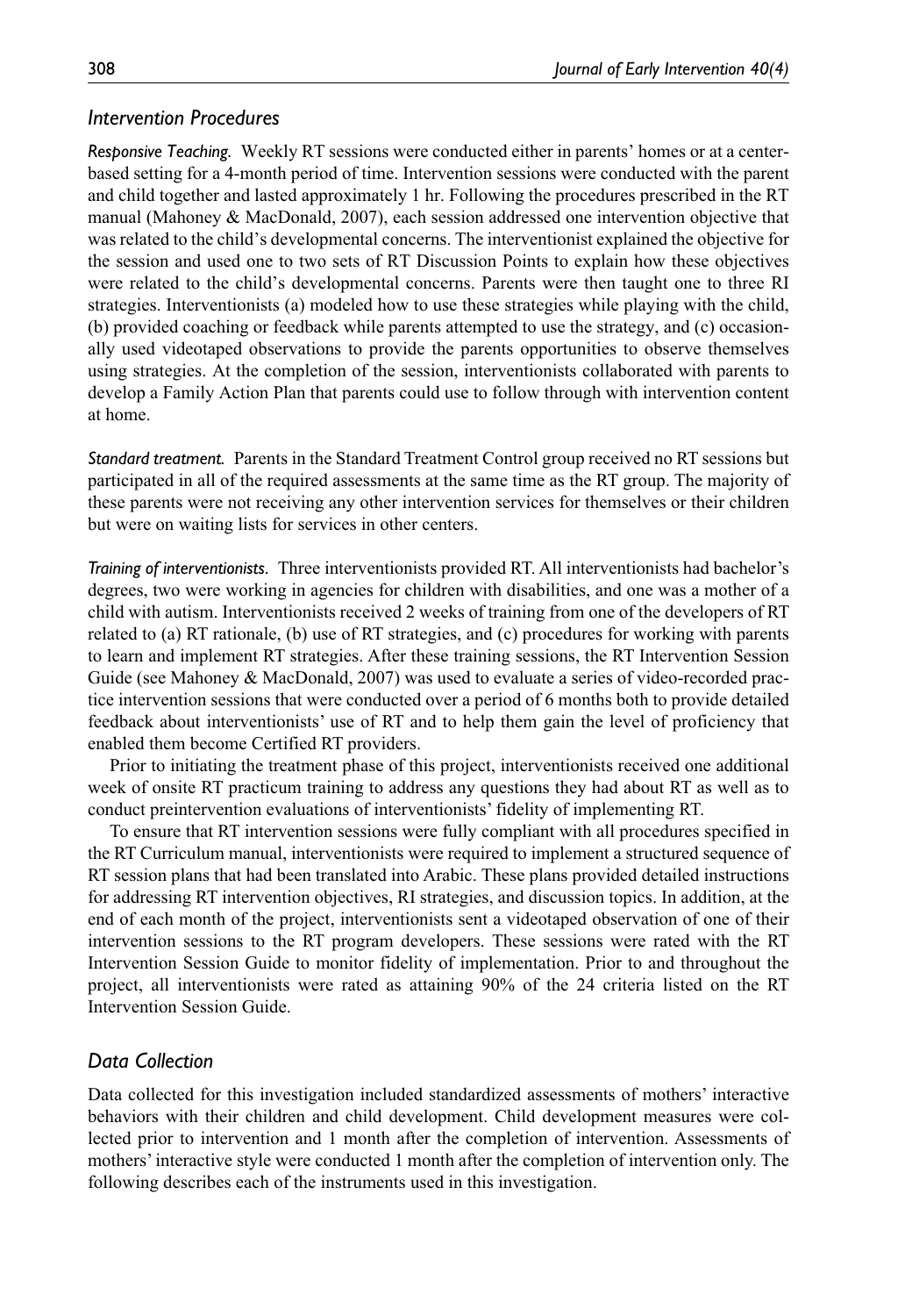*Autism diagnosis.* The Arabic version of the ADOS (Lord et al., 2000) was used to confirm children's diagnoses of autism. The ADOS assesses social and communication behaviors that are typically observed among children with autism spectrum disorders. Because none of the children were using phrase speech or otherwise speaking fluently, all were assessed with Module 1. The ADOS was administered by a Psychological Services assessor who had been certified by Western Psychological Services and had 6 years of experience with the ADOS.

*Mothers' style of interaction.* While all of the mothers had signed subject consent forms that indicated they agreed be video-recorded with their children, the majority of mothers expressed extreme reluctance after the start of the study to participate in this aspect of the study for cultural reasons. As a result, the Parenting Interactions With Children: Checklist of Observations Linked to Outcomes (PICCOLO™) developed by Roggman, Cook, Innocenti, Jump Norman, and Christiansen (2013a) was used to rate live observations of mother–child play in their homes at postintervention only.

The PICCOLO was developed and standardized for use with 2,000 parents of at-risk and typically developing children from the United States who were between 10 to 47 months of age. It assesses 29 developmentally supportive parenting behaviors in four domains—Affection (seven items), Responsiveness (seven items), Encouragement (seven items), and Teaching (eight items) from 0 (*not observed*) to 2 (*consistently observed*). Internal consistency within each of the four subscales as indicated by Cronbach's alpha averages .78, ranging from .75 to .80. Estimates of interrater reliability are reported to average  $r = .74$  across all four subscales (Roggman et al., 2013b).

Although none of the children who participated in this study had developmental ages that exceeded the chronological ages of the children in the PICCOLO standardization sample, about 42% were older than 48 months. As a result, PICCOLO raw scores, rather than standardized scores, were used to assess mothers' parenting behaviors in each of the four domains.

This assessment was administered by an observer who was blind to group assignment. This observer used the PICCOLO training DVD, which includes 14 clips of parent–child interaction to establish interrater reliability. Mothers' style of interaction was rated immediately after a 20-min live observation of unstructured parent–child play.

*Child development.* Because standardized child development instruments are not currently available in Arabic, the Denver Developmental Screening Test II (DDST) was used to assess child development. Two previous evaluations of RT conducted in Turkey reported that the DDST was sensitive to developmental changes that occurred after 6 months of intervention (Karaaslan et al., 2013; Karaaslan & Mahoney, 2013). The DDST is a developmental screening tool for children from birth to 6 years of age. It was originally developed by Frankenburg and Dodd in 1967 and revised in 1990. It was translated and adapted for Saudi children by Al-Ansari and Bella (1998). Correlations of DDST developmental ages with mental age scores obtained from the Stanford Binet, Yale Developmental Schedule, and Bayley Scales of Infant Development range between .86 and .97 (Frankenburg, Camp, & van Natta, 1971).

The DDST consists of 125 tasks or items. It assesses four developmental domains. These include Social (getting along with people and caring for personal needs) Language (hearing, understanding, and use of language), Fine Motor (Eye-hand coordination, manipulation of small objects, and problem solving), and Gross Motor (sitting, walking, jumping, and overall large muscle movement).

A certified examiner who was blind to subjects' group assignment administered the DDST. The examiner completed most test items through direct observation of the child, although parents were asked to be informants for test items that the examiner was not able to observe.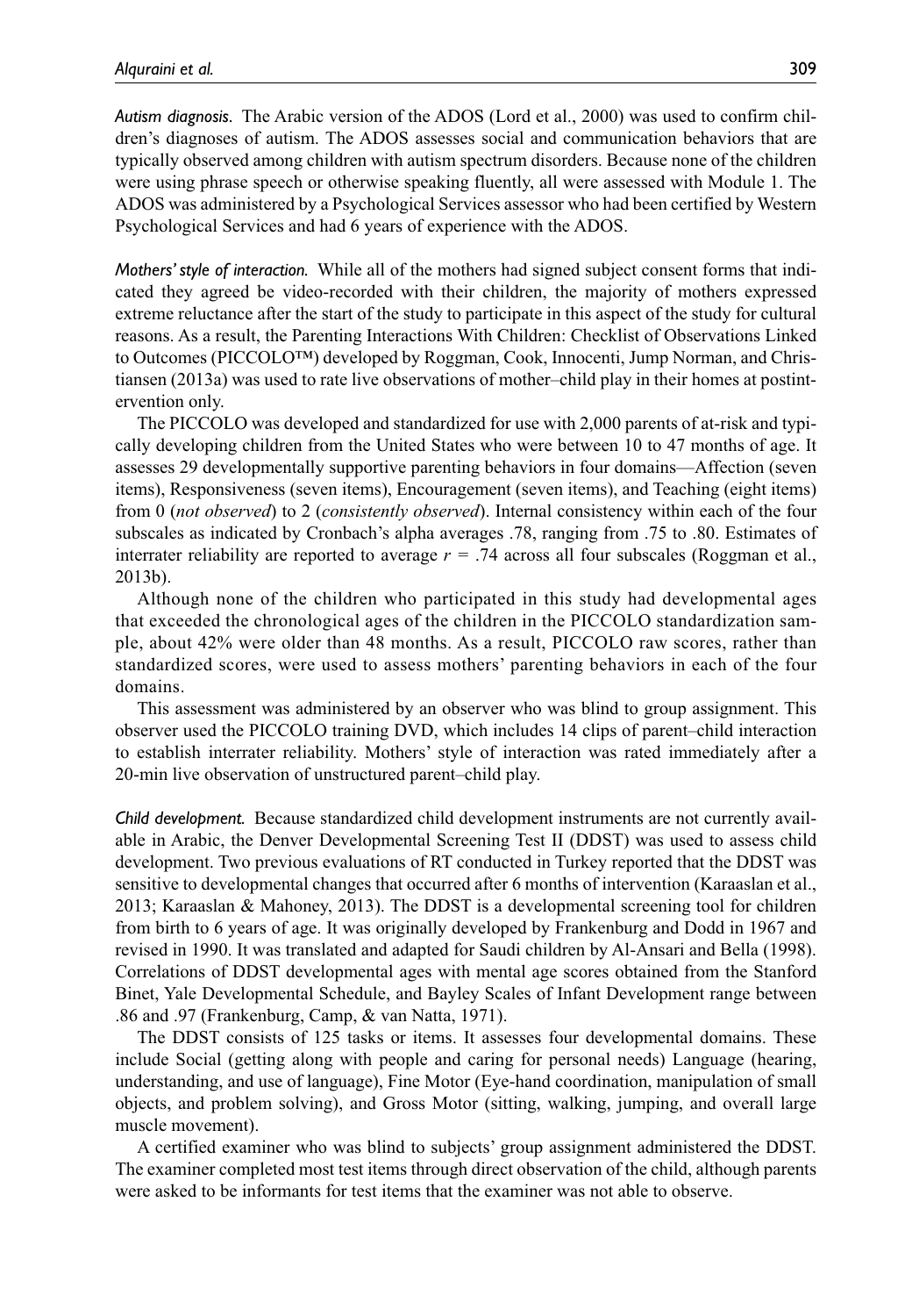| <b>PICCOLO</b>      | RT $(n = 13)$ | Control ( $n = 15$ ) |                    | Effect size <sup>a</sup> |
|---------------------|---------------|----------------------|--------------------|--------------------------|
|                     | M(SD)         | M(SD)                | F (Group)          |                          |
| Parenting behaviors |               |                      | $12.39***b$        |                          |
| Responsive          | 10.8(3.5)     | 3.4(3.0)             | 25.07***           | 2.01                     |
| Affect              | 9.8(4.6)      | 5.4(4.6)             | 4.76 <sup>*c</sup> | 0.93                     |
| Encourage           | 9.7(4.6)      | 3.1(3.3)             | $17.35***$         | 1.39                     |
| Teach               | 7.7(3.9)      | 1.6(2.3)             | 23.17***c          | 1.70                     |
|                     |               |                      |                    |                          |

**Table 2.** Postintervention Ratings on PICCOLO by Group.

*Note.* PICCOLO = Parenting Interactions With Children: Checklist of Observations Linked to Outcomes;  $RT =$  Responsive Teaching.

a Hedges's *g*. **Multivariate analysis of covariance.** cAnalysis of variance.

 $*_p$  < .05.  $*_p$  < .01.  $**_p$  < .001.

*Parent psychosocial functioning.* Self-report assessments of Parental Stress and Depression were administered at the beginning of the intervention to assess mothers' psychosocial functioning.

*Parenting stress.* The Parenting Stress Inventory (Abidin, 1995) is a parent-report questionnaire that assesses the effects of children on parents and families. The Arabic translation of the Parenting Stress Inventory (Alabalwi, 1988) that was used in this study is a 101-item test that measures two sources of stress: Stress Related to Parent–Child Interaction and Stress Related to the Child "Difficulty."

*Depression.* Beck Depression Inventory-II (BDI-II; Beck, Steer, & Brown, 1996) is a 21-question multiple-choice self-report inventory. It is one of the most widely used psychometric tests for measuring the severity of depression according to the criteria of the *Diagnostic and Statistical Manual of Mental Disorders* (4th ed.; *DSM-IV*; American Psychiatric Association, 1994). The BDI-II is designed for individuals aged 13 years and over and is composed of items relating to symptoms of depression such as hopelessness and irritability, cognitions such as guilt or feelings of being punished, as well as physical symptoms such as fatigue, weight loss, and lack of interest in sex. Participants are asked to rate the severity with which they experienced each symptom on a 4-point Likert-type rating scale. The Arabic version of the BDI-II used in this study was standardized by Gharib Abdel Fattah from Egypt. Test–retest reliability is  $r = .90$ .

# **Results**

Analyses were conducted to examine group differences on both mothers' style of interaction and children's development.

# *Mothers' Style of Interaction*

Table 2 reports mothers' mean raw scale scores for each of the four subscales of the PICCOLO at postintervention. A multivariate analysis of covariance (MANCOVA) was used to assess group differences at posttest controlling for children's chronological age. Results indicated highly significant group differences in mothers' interactive behavior with their children ( $p < .000$ ). Univariate analyses indicated that RT mothers had significantly higher scores on all four PICCOLO subscales including Responsive ( $p < .001$ ) and Affect ( $p < .05$ ) as well as Encourage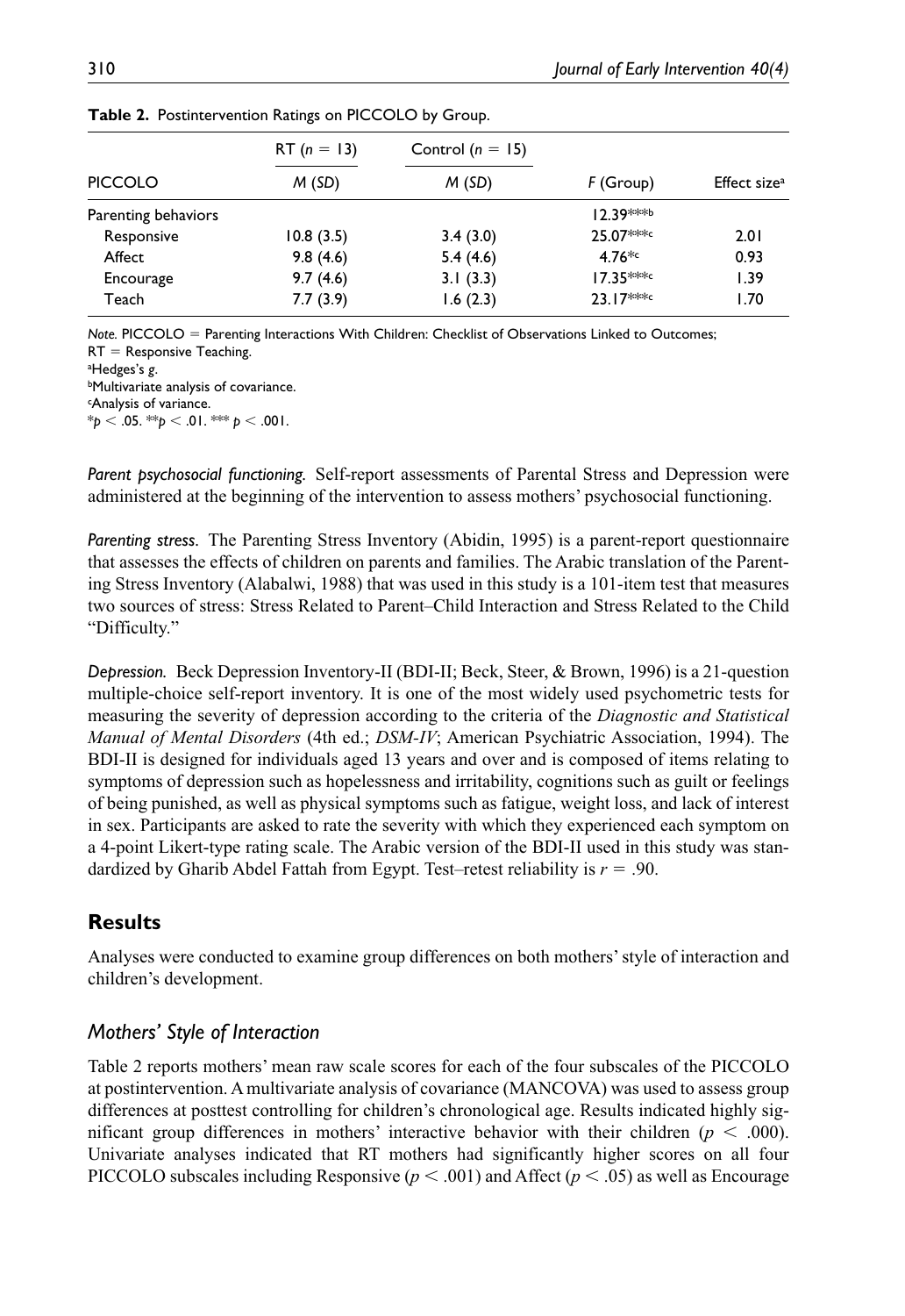| Denver<br>Developmental<br><b>Screening Test</b> | <b>Responsive Teaching</b><br>$(n = 13)$ |     |      | Control group<br>$(n = 15)$ |      |     |      |     |      |                                                    |                          |
|--------------------------------------------------|------------------------------------------|-----|------|-----------------------------|------|-----|------|-----|------|----------------------------------------------------|--------------------------|
|                                                  | Pre                                      |     | Post |                             | Pre  |     | Post |     | F    | F                                                  | Effect size <sup>a</sup> |
|                                                  | м                                        | SD  | M    | SD                          | M    | SD  | M    | SD  |      | (Time) (Time $\times$ Group) (Time $\times$ Group) |                          |
| <b>DDST</b>                                      |                                          |     |      |                             |      |     |      |     | 1.35 | 44.58***b                                          |                          |
| Social age                                       | 13.0                                     | 4.8 | 19.8 | 5.2                         | 14.0 | 5.8 | 15.1 | 6.8 | 0.65 | $51.11***c$                                        | 2.44                     |
| Language age                                     | 12.2                                     | 9.4 | 18.1 | 9.5                         | 11.1 | 6.8 | 12.3 | 6.9 | 0.57 | 47.77***c                                          | 2.58                     |
| Fine motor age                                   | 15.1                                     | 6.0 | 19.3 | 7.6                         | 18.3 | 5.9 | 19.1 | 5.1 | 1.16 | $8.90**c$                                          | 1.14                     |
| Gross motor age                                  | 30.2                                     | 4.1 | 31.2 | 4.9                         | 30.1 | 4.2 | 32.0 | 5.3 | 1.15 | 0.01c                                              | 0.10                     |

**Table 3.** Pre–Post DDST Developmental Ages by Group.

*Note.* DDST = Denver Developmental Screening Test.

a Hedges's *g*.

**bMultivariate analysis of covariance.** 

cAnalysis of variance.

\**p* < .05. \*\**p* < .01. \*\*\**p* < .001.

and Teach ( $p_s < .001$ ) than did Control mothers. Intervention effect sizes as measured by Hedges's *g* were in the large range for Encourage and Affect and the very large range for Teach and Responsive.

### *Child Development*

DDST developmental age scores from both pre- and postintervention are reported on Table 3. A repeated measures MANCOVA controlling for children's chronological age was used to assess the overall effects of Treatment on children's DDST scores. Repeated measures analyses of covariance (ANCOVAs), which controlled for children's chronological age, were used to assess group differences on each of the four DDST subscales.

Results from the MANCOVA indicated that RT children made significantly greater improvements on the DDST than Control group children  $(p < .001)$ . Results from the ANCOVAs indicated further that RT children made significantly greater improvements than Control group children on the Social, Language ( $p s < .001$ ), and Fine Motor ( $p < .01$ ) subscales but not on the Gross Motor subscale (*p* > .05). Intervention effect sizes as measured by Hedges's *g* ranged from very large for Language and Social development to large for Fine Motor. On average, the developmental improvements observed for RT children were 44% greater for Social development, 37% greater for Language development, and 24% greater for Fine Motor development than the improvements observed for Control group children.

### **Discussion**

The purpose of this investigation was to assess the feasibility of RT with Saudi Arabian mothers and their preschool children with autism. In the introduction, we described three factors that might interfere with the ability of Saudi Arabian mothers to implement RT. These included mothers' (a) reluctance to assume the primary role of their child's interventionist, (b) discomfort with the RT focus on responsive parenting, and (c) skepticism regarding the theoretical foundations of RT.

Yet, despite these potential impediments, results from this investigation indicated that RT was extremely effective with both mothers and children. First, RT was highly effective at encouraging mothers to modify their style of interacting with their children. On average, postintervention PICCOLO ratings of mothers' interactive style were more than 3 times greater for RT mothers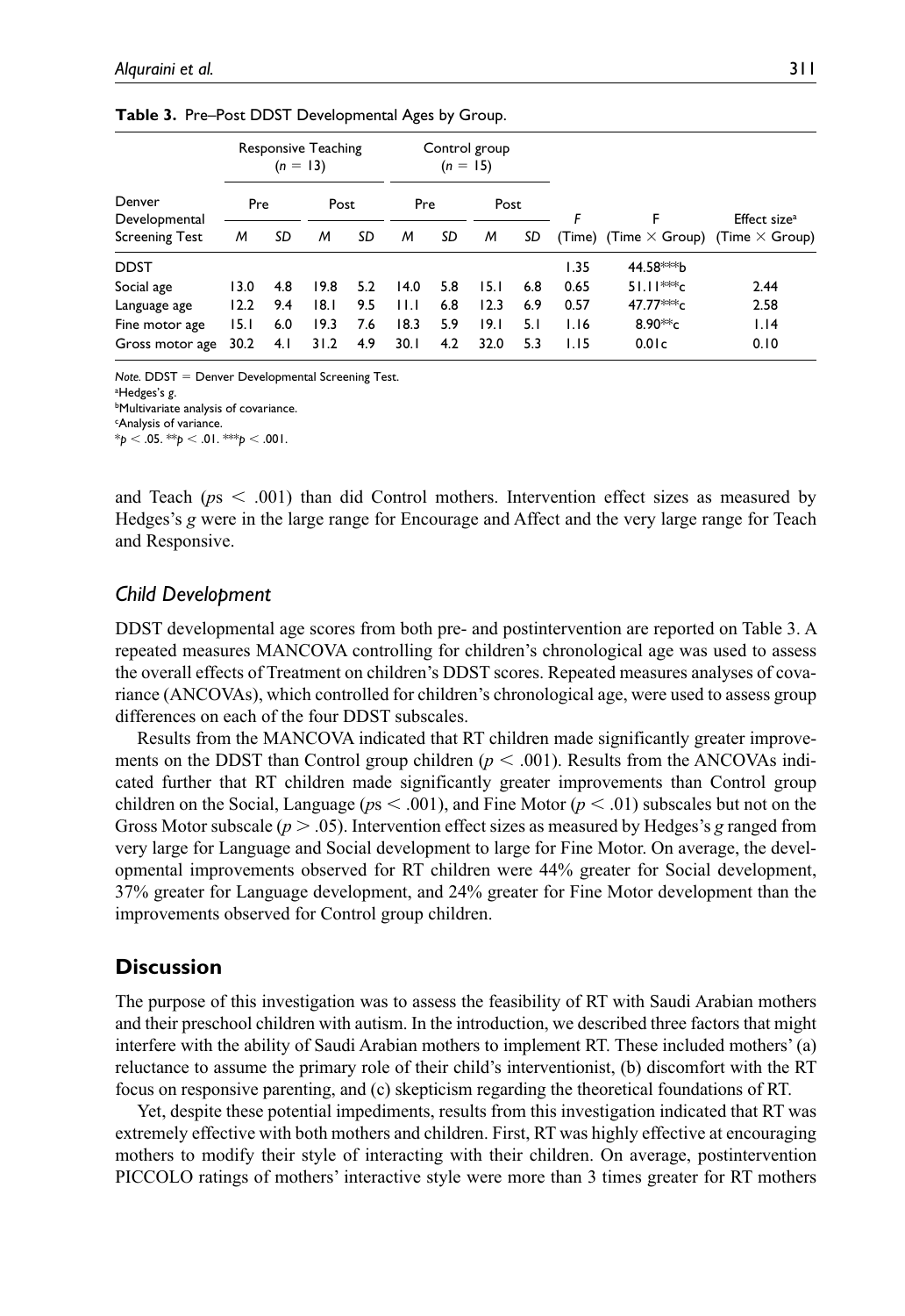than for Control group mothers. More importantly, RT encouraged mothers to make substantial improvements in their responsive and affect behaviors, which are arguably the two most important parenting qualities that impact the developmental well-being of young children with autism (Kinard, Sideras, Watson, et al., 2017).

Second, there were dramatic improvements in the social, language, and fine motor development for children in the RT group. Results regarding children's social and language development are particularly noteworthy because these improvements directly address two of the core developmental deficits associated with autism. Even though this study involved a brief intervention, lasting only 4 months, RT children made average improvements across these developmental domains that were 40% greater than the improvements made by Control children. Furthermore, improvements in social development occurred for all RT children, while improvements in language development occurred for all but one.

### *Comparison With Other RT Studies*

Results observed in this study were remarkably similar to results from two randomized controlled trials (RCTs) conducted with preschool children with disabilities in Turkey (Karaaslan et al., 2013; Karaaslan & Mahoney, 2013). Similar to this study, these RCTs were conducted over a 4- to 6-month time period and used the DDST to assess child development intervention effects. However, this study differed from the Turkish studies in terms of the disabilities of the children (e.g., autism vs. Down syndrome, autism and general developmental delay) as well as the measures and procedures used to assess mothers' interactive style. Yet similar to findings reported by Karaaslan and colleagues, this study reported robust RT effects on mothers' style of interaction, particularly associated with increases in responsiveness and affect. Furthermore, RT effects on children's language and social development that were observed in this study were even greater than the developmental effects observed in the Turkish studies.

It should also be noted that this study is the first RCT of RT conducted solely with children with autism. Yet similar to results from a quasi-experimental evaluation of RT that was conducted with a sample that included 28 children with Pervasive Developmental Disorders (Mahoney  $\&$ Perales, 2005), this study reported large RT effects on children's language and social development competence.

### *Adopt Versus Adapt*

When this research project was initiated, a major question was whether RT could be implemented with Saudi Arabian mothers and children in the same way that it was implemented in the United States, or whether RT procedures or intervention objectives needed to be adapted to the unique cultural and child rearing traditions of these parents.

We were unaware of any published research describing parenting with young children in Arabic societies using observations and ratings of parent–child interaction similar to those employed in this investigation. Yet surveys of adolescents from several Arabic countries, including Saudi Arabia, indicated that Arabic parents tended to use an authoritarian style of parenting (i.e., Baumrind, 1975). Arabic adolescents reported that their parents were strong regulating authorities in their lives who focused on restricting their autonomy and rarely used affection, praise, or words of comfort with them (Dwairy, Achoui, Abouserie, & Farah, 2006; Dwairy, Achoui, Abouserie, Farah, Ghazal, et al., 2006). While it is unclear how this general approach to parenting might translate to Arabic parents' style of interacting with younger children, we were concerned that the mothers who participated in this study might have viewed RI strategies, especially those that encouraged them to display high levels of warmth and affection as well as to let their children make their own decisions and regulate their own activities, to be promoting a style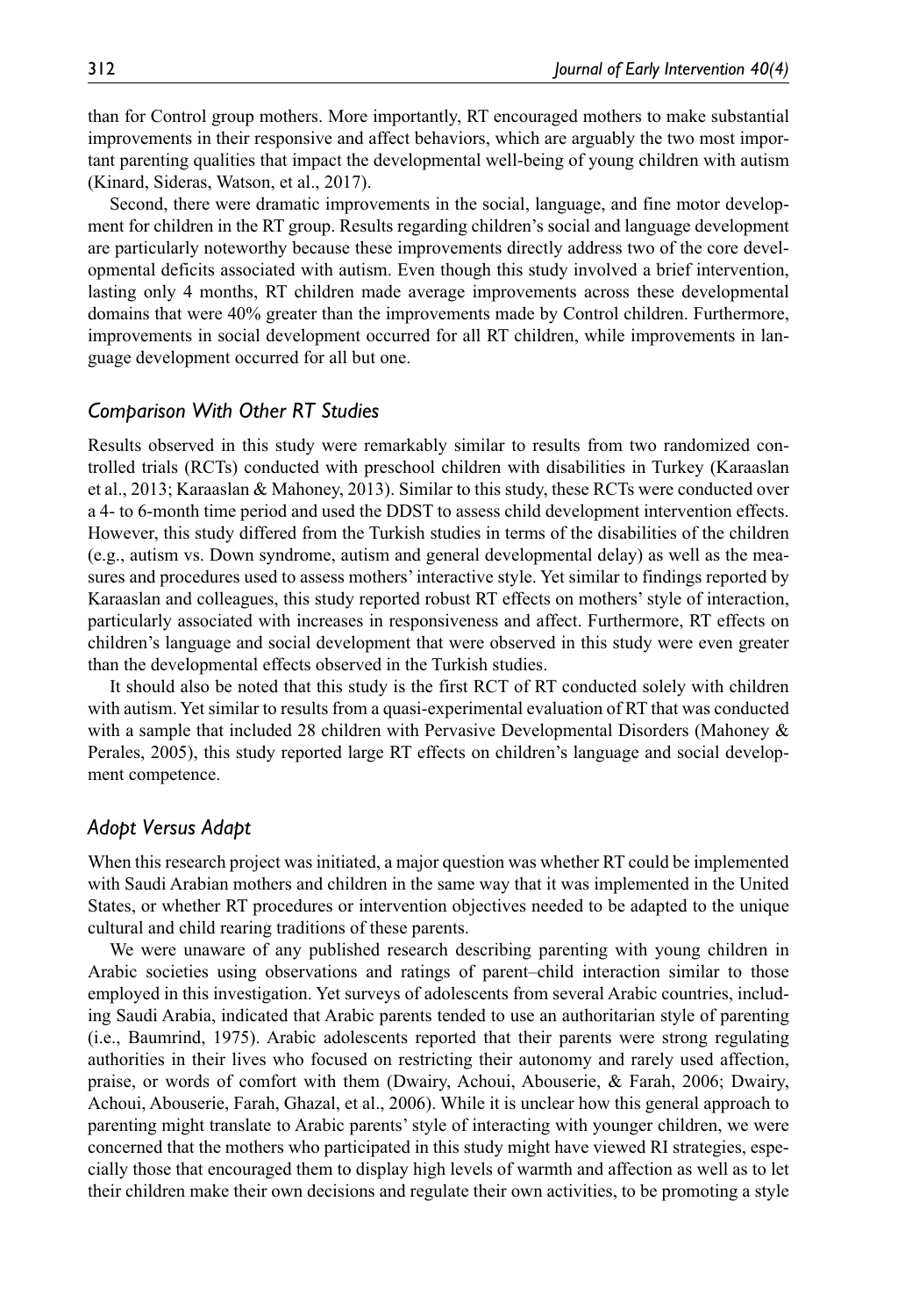of interaction that was incompatible with traditional Saudi Arabian parenting practices. However, the large effects of RT on the parenting style of the mothers who completed this intervention provided support for the notion that this intervention could be adopted in Saudi Arabia in its original format.

Nonetheless, the fact that two of the four parents who dropped out of this study refused to participate in RT sessions, as well as the fact nearly one half of the parents who were eligible for the study refused to participate after receiving additional information about RT, raises the question as to whether these parents either agreed with, or understood, the notion that they could play a major role in their children's intervention.

To the extent this might be true, we believe that this problem is neither unique to RT nor to Saudi Arabia, but rather may be a common reaction to parent-mediated intervention, especially in countries or regions in which professionally implemented interventions prevail. Although early intervention services in the United States have been strongly associated with the concept that parents can, and do, play a major role in supporting their children's development, this notion has only recently gained widespread acceptance in services for children from birth to 3 years of age and is only a minor focus of services for preschool-aged children (Mahoney, Wheeden, & Perales, 2004). Clearly, parent-mediated interventions such as RT are likely to attain widespread acceptance only if early intervention service systems make concerted efforts to provide parents and professionals resources that help them understand the logic and benefits of this type of intervention.

#### *Limitations and Implications*

There were a number of limitations of this study that must temper enthusiasm regarding the outcomes reported above. First, the sample was relatively small and unrepresentative of the general population of parents and young children with autism in Saudi Arabia. This limitation was attributable both to the difficulty of identifying subjects who were interested in participating in the study and to the limited resources the study had to actually conduct the intervention.

Second, there was a 24% attrition from the RT group as well as a 7% attrition from the Control group. Although there were no significant demographic differences between the parents and children in the RT and Control groups who completed this study, subject attrition may still have compromised the integrity of our randomization procedures.

Third, the study was conducted for only a 4-month period of time. It is important to examine the long-term outcomes of this intervention. At this time, we cannot be confident that findings reported from this investigation would sustain over longer periods of time. This is a crucial consideration because the purpose of early intervention is to produce long-term, as opposed to shortterm, effects on the developmental functioning and well-being of children.

Fourth, there were a number of methodological limitations that call into question the reliability of our results. These included (a) live rather than video-recorded observations of parent–child interaction that were conducted at postintervention only, (b) the use of a child development screening instrument as opposed to a standardized measure of child development, and (c) limited assessments of fidelity of implementations. As a result, results from this study must be considered to be "suggestive" rather than "conclusive" and as such do not support the efficacy of RT. Yet given the fact that subjects were randomly assigned to treatment and control groups, and that RT intervention effects were robust and paralleled those reported in other studies, findings from this study clearly support the "feasibility" of RT, at least with certain populations of Saudi Arabian mothers and their preschool children with autism.

Yet insofar as findings from this study might be replicated in future investigations with better research methods as well as larger and more diverse samples of parents and children, such results would have major implications for young children with autism and their parents in Saudi Arabia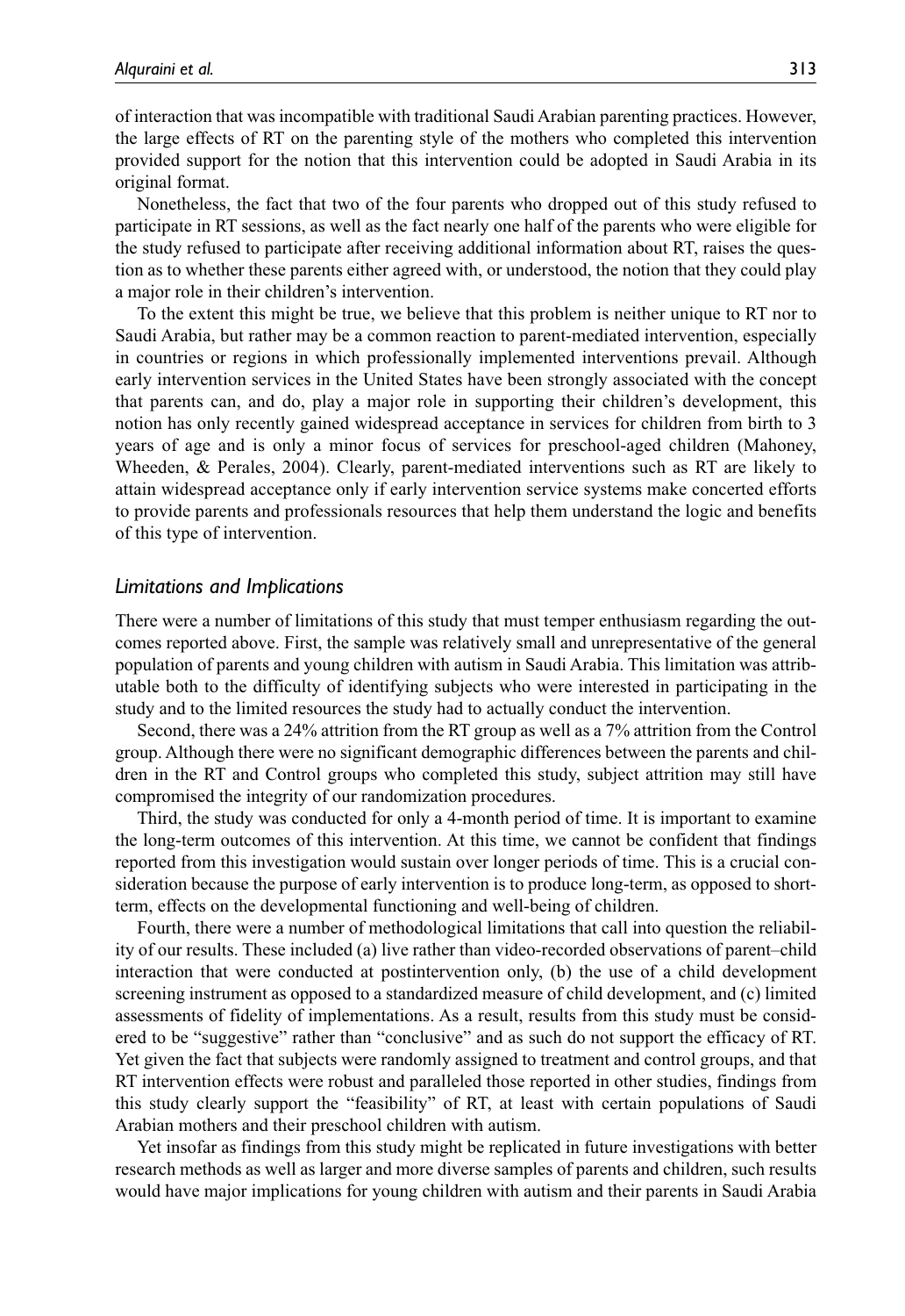as well as other countries that are striving to develop their early intervention service systems. RBIs such as RT can be implemented at a fraction of the costs of Intensive Behavioral interventions (Solomon, Van Egeren, Mahoney, Huber, & Zimmerman, 2014) primarily because they require considerably fewer professional personnel. In fact, the average cost of RT per child in this study was approximately \$1,500. Future evidence to support this relatively inexpensive intervention would increase the likelihood that Saudi Arabia and other countries that do not yet provide universal early intervention services would be more willing to make the financial commitment needed to realize this critical goal.

### **Declaration of Conflicting Interests**

The author(s) declared no potential conflicts of interest with respect to the research, authorship, and/or publication of this article.

#### **Funding**

The author(s) disclosed receipt of the following financial support for the research, authorship and/or publication of this article:The authors extend their appreciation to the Center for Autism Research at King Faisal Specialist Hospital and King Salman Center for Disability Research which funded this project through Research Project No.: 2141-036.

#### **References**

- Abidin, R. R. (1995). *Parenting Stress Index: Manual* (3rd ed.). Odessa, FL: Psychological Assessment Resources.
- Alabalwi, V. (1988). *Parental stress* [Measurement instrument]. Cairo: Anglo-Egyptian Publishing.
- American Psychiatric Association. (1994). *Diagnostic and statistical manual of mental disorders* (4th ed.). Washington, DC: Author.
- Al-Ansari, S. S., & Bella, H. (1998). Translation and adaptation of the revised Denver screening developmental questionnaire for Madinah children, Saudi Arabia. *Annals of Saudi Medicine*, *18*, 42-46.
- Baumrind, D. (1975). *Early socialization and the discipline controversy*. Morristown, NJ: General Learning Press.
- Beckwith, L., & Rodning, C. (1996). Dyadic processes between mothers and preterm infants: development at ages to 5years. *Infant Mental Health Journal*, *17*, 322-329.
- Beck, A. T., Steer, R. A., & Brown, G. K. (1996). *Manual for the Beck Depression Inventory-II*. San Antonio, TX: Psychological Corporation.
- Dwairy, M., Achoui, M., Abouserie, R., & Farah, A. (2006). Parenting styles, individuation, and mental health of Arab adolescents: A third cross-regional research study. *Journal of Cross-Cultural Psychology*, *37*, 262-272.
- Dwairy, M., Achoui, M., Abouserie, R., Farah, A., Ghazal, I., Fayad, M., & Khan, H. (2006). Parenting styles in the Arab societies: A first cross-regional research study. *Journal of Cross-Cultural Psychology*, *37*, 230-247.
- Frankenburg, W. K., Camp, B. W., & van Natta, P. A. (1971). Validity of the Denver Developmental Screening Test. *Child Development*, *42*, 475-485. doi:10.2307/1127481
- Frankenburg, W. K., & Dodd, J. B. (1967). *The Denver Developmental Screening Test*. *Pediatrics*, *71*. 181- 191. doi:10.1016/S0022-3476(67)80070-2
- Haeley, D. M., Gopin, C. B., Grossman, B. R., Campbell, S. B., & Halperin, J. M. (2010). Mother-child dyadic synchrony is associated with better functioning in hyperactive/inattentive preschool children. *Journal of Child Psychology and Psychiatry*, *51*, 1058-1066.
- Karaaslan, O., Diken, I., & Mahoney, G. (2013). A randomized control study of Responsive Teaching with young Turkish children and their mothers. *Topics in Early Childhood Special Education*, *33*, 18-27.
- Karaaslan, O., & Mahoney, G. (2013). Effectiveness of responsive teaching with children with Down syndrome. *Intellectual and Developmental Disabilities*, *51*, 458-469.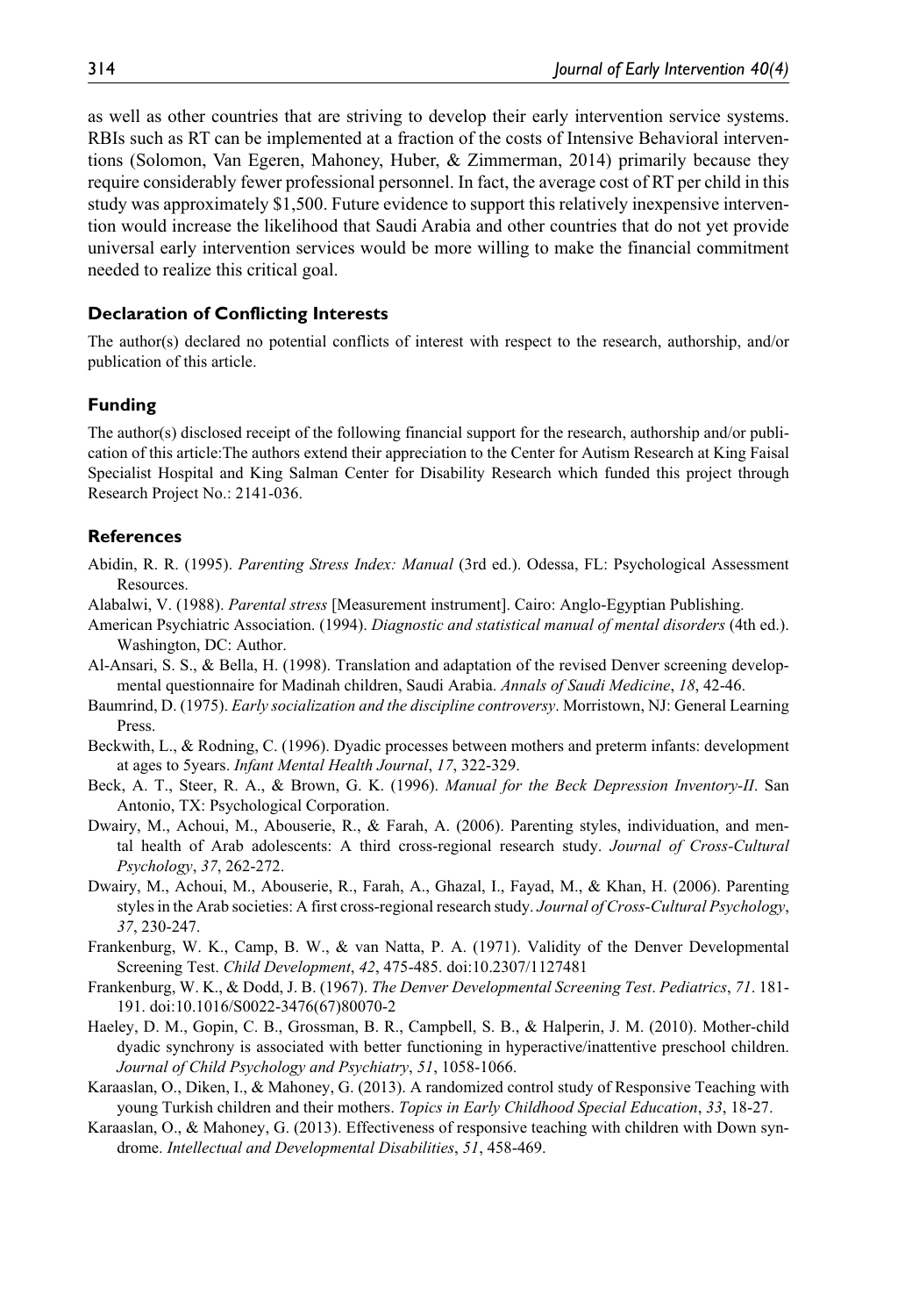- Karaaslan, O., & Mahoney, G. (2015). Mediational analyses of the effects of responsive teaching on the developmental functioning of preschool children with disabilities. *Journal of Early Intervention*, *37*, 286-299. doi:10.1177/1053815115617294
- Kim, J. M., & Mahoney, G. (2004). Family and parental influences on the development of children with disabilities. *Korean Journal of Clinical Psychology*, *23*, 281-295
- Kinard, J., Sideris, J., Watson, L. R., Baranek, G. T., Crais, E. R., Wakeford, L., & Turner-Brown, L. (2017). Predictors of parent responsiveness to 1-year-olds at-risk for autism spectrum disorder. *Journal of Autism and Developmental Disorders*, *47*, 172-186. doi:10.1007/s10803-016-2944-9
- Kochanska, G., Aksan, N., & Carlson, J. J. (2005). Temperament, relationships, and young children's receptive cooperation with their parents. *Developmental Psychology*, *41*, 648-660.
- Landry, S. H., Smith, K. E., Miller-Loncar, C. L., & Swank, P. R. (1997). Predicting cognitive-linguistic and social growth curves from early maternal behaviors in children at varying degrees of biologic risk. *Developmental Psychology*, *33*, 1040-1053.
- Landry, S. H., Smith, K. E., Swank, P. R., Assel, M. A., & Vellet, S. (2001). Does early responsive parenting have a special importance for children's development or is consistency across early childhood necessary? *Developmental Psychology*, *37*, 387-403.
- Landry, S. H., Smith, K. E., Swank, P. R., & Miller-Loncar, C. L. (2000). Early maternal and child influences on children's later independent cognitive and social functioning. *Child Development*, *71*, 359- 375.
- Lord, C., Risi, S., Lambrecht, L., Cook, E. H., Jr., Leventhal, B. L., DiLavore, P. C., . . . Rutter, M. (2000). The autism diagnostic observation schedule-generic: A standard measure of social and communication deficits associated with the spectrum of autism. *Journal of Autism and Developmental Disorders*, *30*, 205-223.
- Mahoney, G. (1988). Communication patterns between mothers and developmentally delayed infants. *First Language*, *8*, 157-172.
- Mahoney, G., Finger, I., & Powell, A. (1985). Relationship of maternal behavioral style to the development of organically impaired mentally retarded infants. *American Journal of Mental Deficiency*, *90*, 296-302.
- Mahoney, G., & MacDonald, J. (2007). *Autism and developmental delays in young children: The Responsive Teaching curriculum for parents and professionals*. Austin, TX: Pro-Ed.
- Mahoney, G., Nam, S., & Perales, F. (2014). Pilot study of the effects of responsive teaching on young adopted children and their parents: A comparison of two levels of treatment intensity. *Today Children Tomorrow Parents, 37-38*, *3738*, 67-84.
- Mahoney, G., & Perales, F. (2003). Using relationship-focused intervention to enhance the social-emotional functioning of young children with autism spectrum disorders. *Topics in Early Childhood Special Education*, *23*, 77-89.
- Mahoney, G., & Perales, F. (2005). A comparison of the impact of relationship-focused intervention on young children with pervasive developmental disorders and other disabilities. *Journal of Developmental & Behavioral Pediatrics*, *26*, 77-85.
- Mahoney, G., & Solomon, R. (2016). Mechanism of developmental change in the PLAY home consultation project: Evidence from a randomized control trial. *Journal of Autism and Developmental Disorders*, *46*, 1860-1871.
- Mahoney, G., Wheeden, C. A., & Perales, F. (2004). Relationship of preschool special education outcomes to instructional practices and parent-child interaction. *Research in Developmental Disabilities*, *25*, 493- 595.
- Mahoney, G., Wiggers, B., Nam, S., & Kralovic, F. (2014). How depressive symptomatology of mothers of children with pervasive developmental disorders relates to their participation in relationship focused intervention. *International Journal of Early Childhood Special Education*, *6*, 204-222.
- McDuffie, A., & Yoder, P. (2010). Types of parent verbal responsiveness that predict language in young children with autism spectrum disorder. *Journal of Speech, Language, and Hearing Research*, *53*, 1026-1039.
- Roggman, L. A., Cook, G. A., Innocenti, M. S., Jump Norman, V. K., & Christiansen, K. (2013a). *Parenting Interactions With Children: Checklist of Observations Linked to Outcomes (PICCOLO™) Tool*. Baltimore, MD: Brookes.